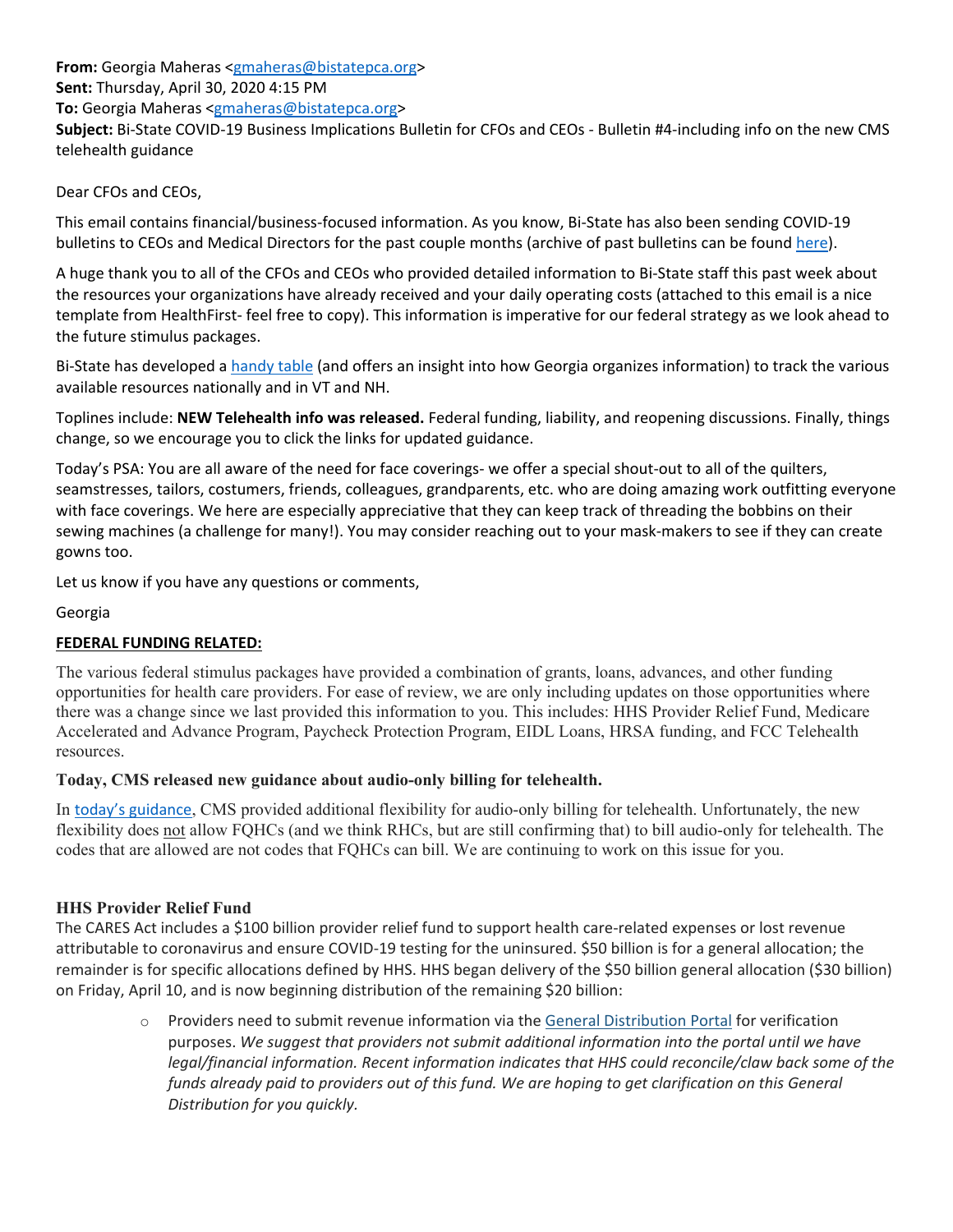*Submit COVID-19 Claims Reimbursement for Testing and Treatment to Health Care Providers and Facilities Serving the Uninsured-\$10 billion of the \$100 billion fund*

HHS will provide claims reimbursement to health care providers generally at Medicare rates for testing uninsured patients for COVID‐19 and treating uninsured patients with a COVID‐19 diagnosis. Visit HRSA's COVID‐ 19 Claims Reimbursement site to submit claims.

*The Stimulus Package passed on 4/24 includes an additional \$75B for this Provider Relief Fund.* We are awaiting information from HHS on the distribution of this funding.

## **CMS Accelerated and Advance Medicare Payments**

CMS ended this program on 4/26. For those who received Medicare advances already, please continue to follow the guidance sent by Medicare regarding repayment.

### **Paycheck Protection Program**

The Stimulus Package passed 4/24 includes new resources for this program (an additional \$321.335 billion). Please be sure to submit your application as soon as possible if you have interest in this program (VT: ACCD has some helpful resources here; NH: COVID‐19 business resources are here).

### **Economic Injury Disaster Loans & Emergency Economic Injury Grants**

These grants provide an emergency advance of up to \$10,000 to small businesses and private non‐profits harmed by COVID‐19. The latest stimulus package added \$10 billion (for a total of \$20 billion) to this fund.

## **BPHC – FQHC Funding: Activity Overview and Budget for H8D (Stimulus #3) Funds due 5/8/2020**

FQHCs will need to submit their Activity Overview and Budget for the CARES Supplemental H8D (Stimulus #3) funding in EHB by 5/8/2020. HRSA has offered several Q&A sessions about these funds (recordings available), and has a lot of other helpful information about these funds on the H8D TA Page. recently developed a **FAQ page** specific to the H8C and H8D funding.

#### **FCC will reimburse costs of telehealth equipment and services‐ still open!**

The FCC will provide \$200 million to help eligible health care providers purchase telecommunications, broadband and devices to provide telehealth services to COVID‐19 patients. The application can be found here. To date, the FCC has awarded \$13.7 million.

#### **FEMA Public Assistance Program‐NEW!**

FEMA's Public Assistance Program provides federal grant assistance to help communities quickly respond to and recover from major disasters or emergencies declared by the President. Once FEMA approves funding for an Applicant, the Applicant becomes a Subrecipient. Attached are (1) a Quick Guide that provides an overview of the Public Assistance process for Applicants seeking assistance under COVID‐19 declarations and (2) a COVID‐19 Streamlined Project Application.

For Vermont applicants, find more information here. NH applicants can find more information here.

## **Other Stimulus #3.5 Funding-TBD**

We are awaiting additional information about the disbursement of the additional Provider Relief and Testing funding. Stay tuned!

#### **FEDERAL‐ BUSINESS UPDATES:**

# **FTCA/Liability (see below for some VT‐specific information in this area too):**

*Latest Guidance (from the HRSA FAQs): What are the requirements for coverage under the Federal Tort Claims Act (FTCA) in light of the declaration of a national public health emergency? (Updated: 4/17/2020)*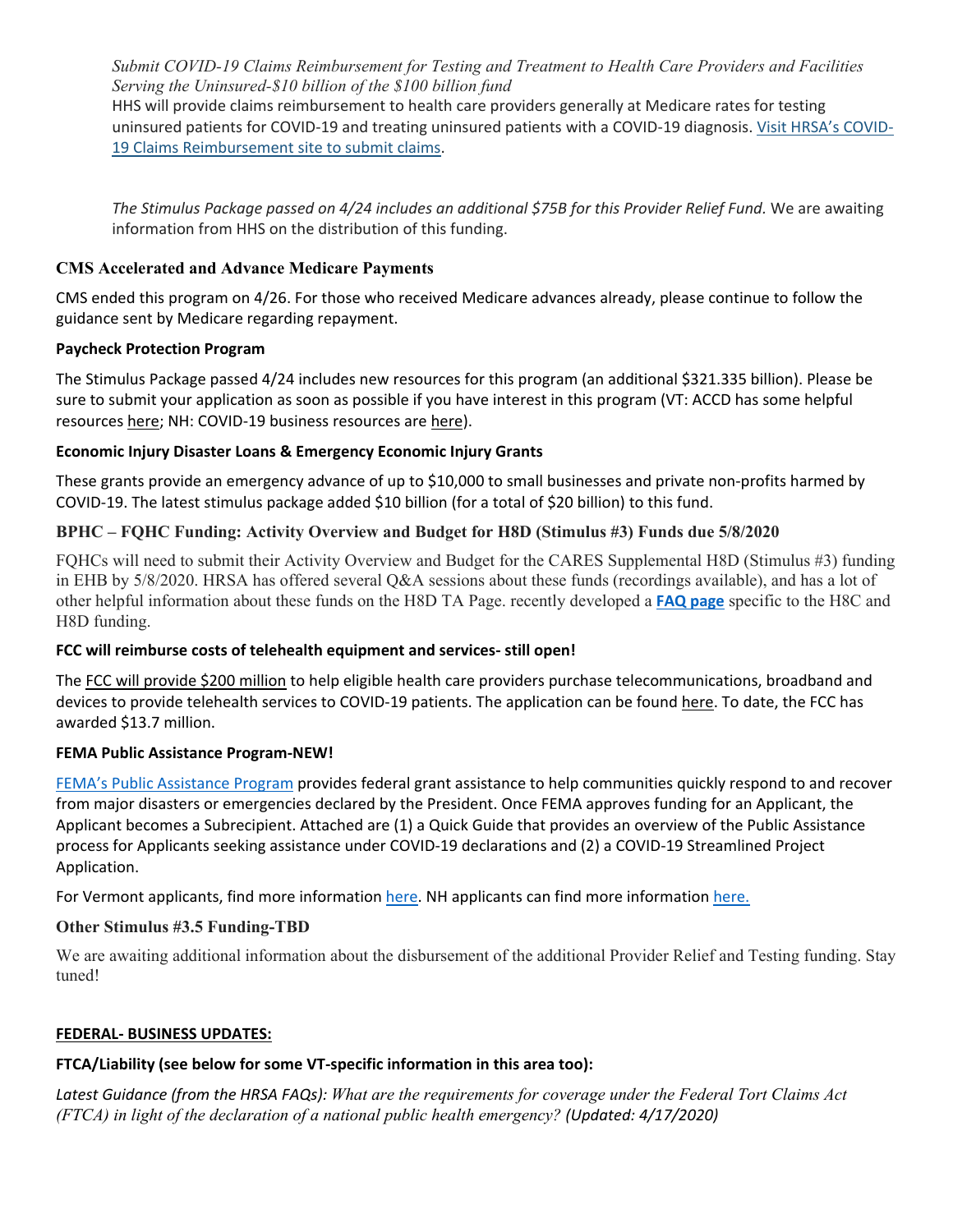HHS Secretary Alex Azar issued a declaration of a national public health emergency regarding COVID-19 on January 31. As detailed in PAL 2020‐05: Requesting a Change in Scope to Add Temporary Service Sites in Response to Emergency Events (PDF ‐ 185 KB): "HRSA recognizes that during an emergency, health centers are likely to participate in an organized state or local response, including by providing primary or preventive care services at temporary locations." Health centers may set up temporary sites that are "within the health center's service area or a county, parish, or other political subdivision adjacent to the health center's service area" (for in‐scope services) with notification made to BPHC within 15 days. PAL 2020-05 (PDF – 185 KB) includes full details and requirements to ensure that the emergency response at temporary locations is considered part of the center's scope of project.

For purposes of FTCA coverage, patients served by covered individuals at temporary locations included in the covered entity's scope of project are considered the covered entity's patients. As such, the covered entity and its providers are covered by FTCA for services provided during the emergency at temporary locations." (See the FTCA Health Center Policy Manual (PDF – 408 KB) Section (I) F: A record of the services provided for each patient should be maintained.)

In addition, please see: Section (I) C.3 of the FTCA Health Center Policy Manual (PDF – 408 KB), Provision of Services to Health Center Patients, which states in part: "To meet the FTCA requirement of providing services to health center patients, a patient-provider relationship must be established. For the purposes of FSHCAA/FTCA coverage, the patientprovider relationship is established when: … Health center triage services are provided by telephone or in person, even when the patient is not yet registered with the covered entity but is intended to be registered."

Please also see the FTCA Health Center Policy Manual (PDF – 408 KB) Section (I) C.4 regarding Coverage in Certain Individual Emergencies.

Additionally, please see PAL 2017‐07: Temporary Privileging of Clinical Providers by Federal Tort Claims Act (FTCA) Deemed Health Centers in Response to Certain Declared Emergency Situations (PDF ‐ 200 KB).

For questions about FTCA as it relates to emergency events, please contact Health Center Program Support online & or call for FTCA assistance at 877‐464‐4772, 8:00 a.m. to 5:30 p.m. ET, Monday‐Friday (except federal holidays).

## *FTCA Deeming Application Deadline to be Extended to July 13th*

BPHC extended the FTCA application deadline to July 13<sup>th</sup>. FQHCs are strongly encouraged to complete and submit their applications as soon as possible and those that apply early will receive an expedited review. For more information, see the HRSA FTCA webpage. If you have additional questions, please contact Health Center Program Support online or call for FTCA assistance at 877‐464‐4772, 8:00 a.m. to 5:30 p.m. ET, Monday‐Friday (except federal holidays).

#### **CDC, DOL, and OSHA Guidance for Businesses and Employers**

For the full list of employer and business guidelines from the U.S. Centers for Disease Control (CDC), please click here. The U.S. Department of Labor also has some good resources here, including updated guidance on how the Fair Labor Standards Act intersects with COVID-19 business response. OSHA guidance for employers was recently posted here.

#### **NEW HAMPSHIRE‐ GENERAL RESOURCES:**

#### **General NH COVID-19 Business Resources:**

COVID-19 NH business resources can be found **here**. Information about your insurance coverage, unemployment insurance, loans, etc. are all on this page. Things are changing quickly and we recommend you look here often.

#### **NH Dept of Business & Economic Affairs Surveys State Businesses**

To assist with re‐opening the state's economy, the Department of Business and Economic Affairs is conducting a confidential survey of New Hampshire businesses to see how they are meeting the challenges of the COVID‐19 pandemic. The information provided will assist efforts to help businesses, and the state's economy, recover in the weeks and months to come.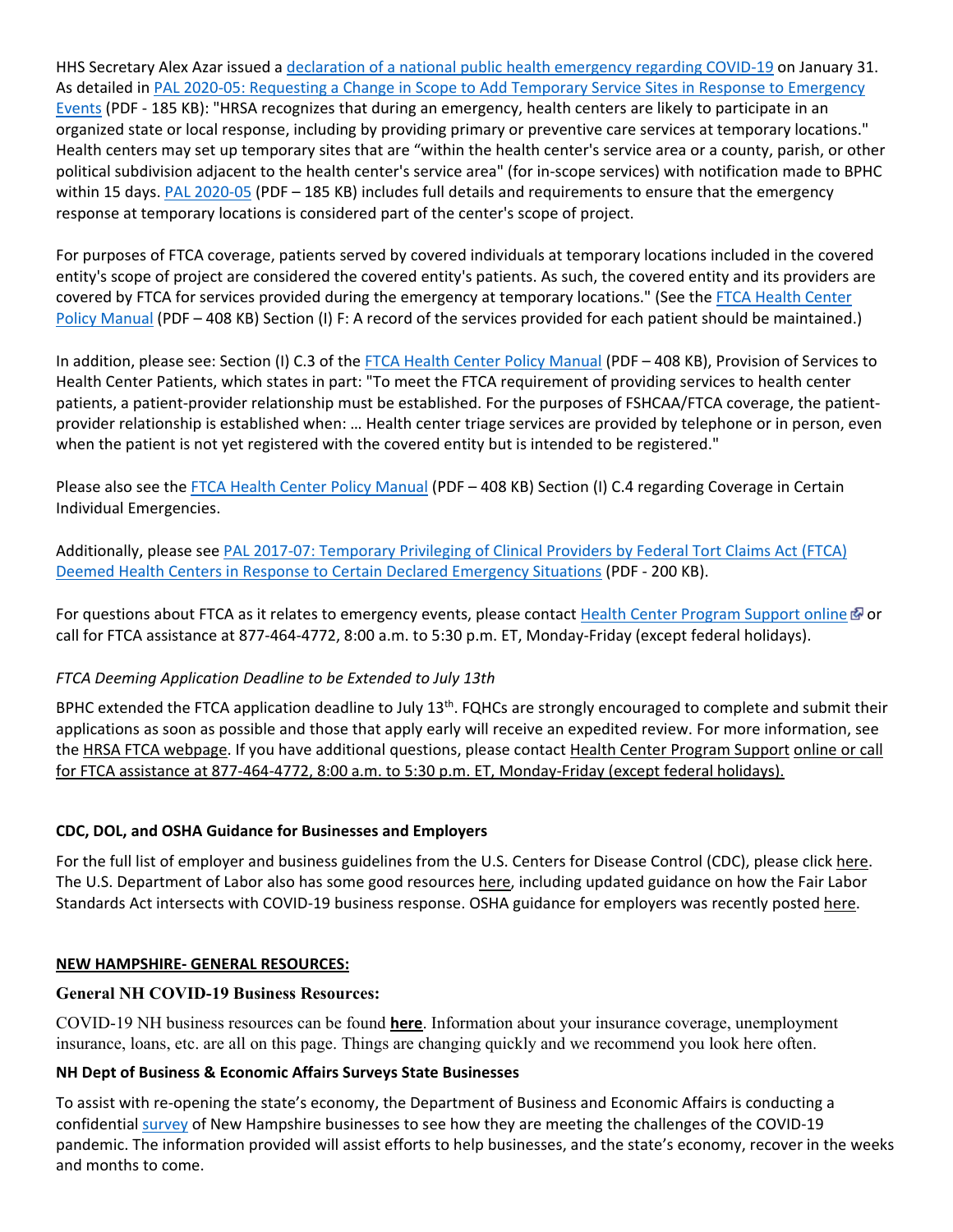### **NH Reopening Task Force**

The NH Economic Reopening Task Force (website here) is now meeting several times each week. They released draft business guidelines on 4/28.

#### **NEW HAMPSHIRE‐FUNDING RESOURCES:**

## *NH Non‐Profit Response Fund*

The NH Non‐Profit Response Fund (a partnership of the Community Development Finance Authority, the Business Finance Authority, and the NH Center for Non‐Profits) has opened up an opportunity for NH non‐profits. Requests for funds should cover no more than 90 days of expenditures and may be used for working capital, equipment purchases, program expenses, etc. Eligible organizations may apply for \$2,500 to \$100,000 in loan funds. The loan term is up to 24 months, with the first payment due 6 months after closing. A portion of the request may be forgiven, the forgiven portion will be outlined in the commitment letter. Interest for loans will be 0% for the first 12 months and convert to 2.75% in the 13th month. Loans will accrue simple interest at a rate of 2.75% for months 13 through payoff of the loan. There will be no prepayment penalty. Applications may be submitted through CDFA's online application site (https://resources.nhcdfa.org). Funds will be released on a rolling basis as funds are raised, continuing throughout the outbreak and recovery phases of the crisis.

### *Stabilization Payment Request to NH DHHS*

We expect additional stabilization funds to flow through the MCO contracts, which could be on the G&C agenda as early as 5/6.

### *NH Health Care System Relief Fund – still open*

Organizations must make clear in your application the impact of the COVID‐19 has had on your finances, how it affects your ability to provide services, and what the impact will be to your patients and your community if you do not receive financial assistance. It seems clear that the priority is keeping the hospitals open, so while you always want to highlight how well you are serving your communities now, you need to make it clear that this situation is unsustainable. Providers can download an application for the COVID‐19 Emergency Healthcare System Relief Fund at https://www.dhhs.nh.gov/documents/covid19‐relief‐fund‐app.docx. Applications should be submitted by email to healthcarerelieffund@dhhs.nh.gov.

#### *Long‐Term Care Stabilization/Funding for Front Line*

Unfortunately, the guidance that was released on the Long‐Term Care Stabilization Program specifically disqualifies community health centers. This is contrary to the information we received from the Governor's Office and DHHS and is disappointing.

## *GOFERR: Want to learn more about NH's plans for federal stimulus money?*

The GOFERR website is now up - https://www.goferr.nh.gov. We appreciate those of you who have already testified to them about your experience during COVID‐19.

## **VERMONT-GENERAL BUSINESS:**

# **New Work and Safety Requirements/VOSHA Trainings**

As Vermont restarts its economy, there are new work and safety requirements on businesses and employers. All businesses (including those which remained open) must follow Vermont Department of Health and CDC guidelines. The most recent guidance regarding Work Safe practices can always be found on the sector guidance and FAQs for businesses pages.

VOSHA has developed an online training, "Protecting the Safety and Health of Workers" about COVID-19, prevention techniques, and employer responsibilities. This training (or one that exceeds it) is required for all employees, including those already working (except healthcare workers, first responders, and others already